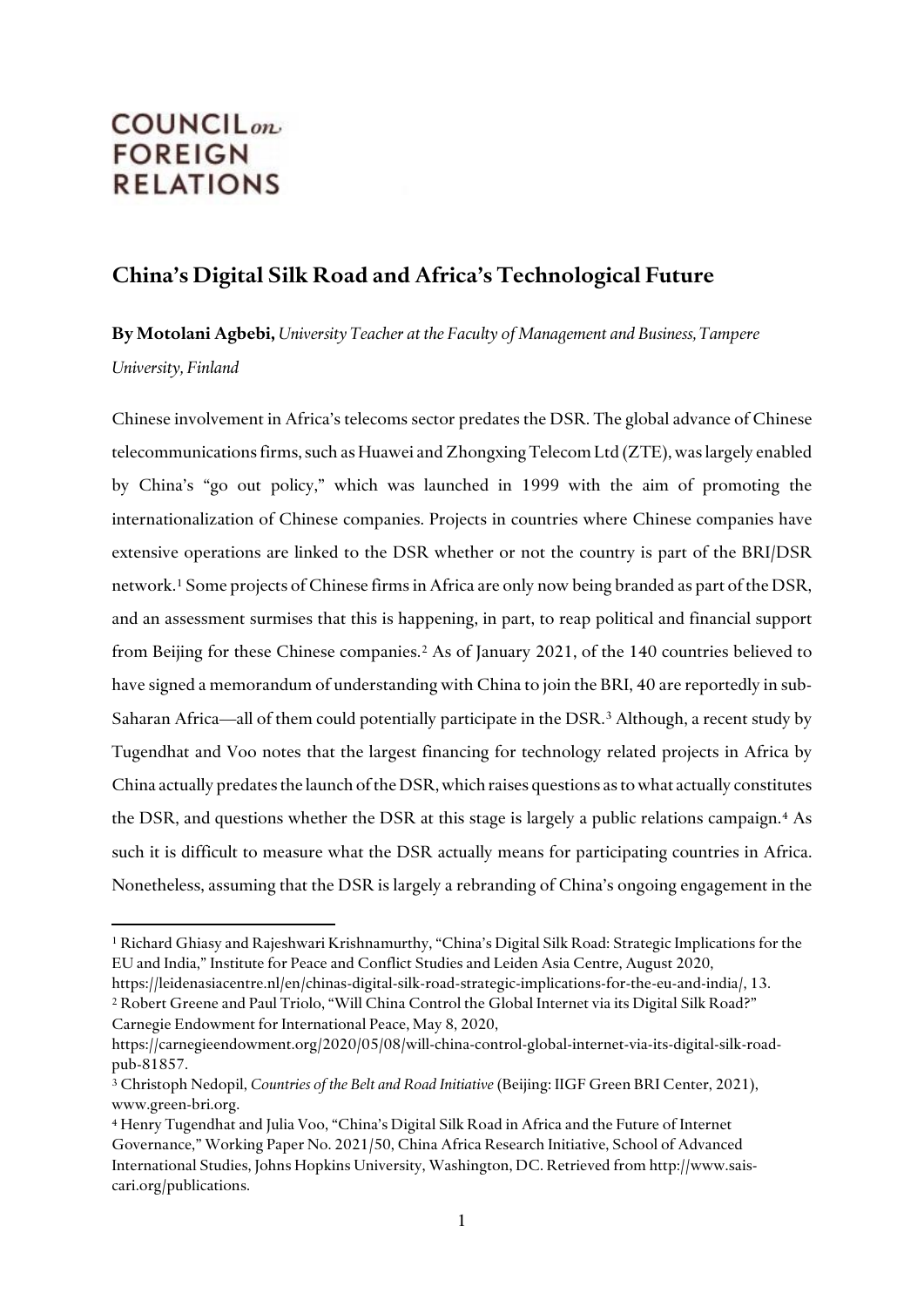digital technology sector, albeit in a more strategic manner, then understanding the extent of China's telecom infrastructure provision in Africa provides insights into what continued engagement under the DSR label could mean for Africa.

The influx of Chinese firms into Africa's telecoms sector coincided with the continent's telecommunications revolution in the 1990s, when many African countries liberalized their telecommunications sectors and upgraded their infrastructure. Driven by mobile telephony and the use of broadband (fixed and mobile) for internet access, Africa has seen rapid development in its telecommunications sector, and this trend is set to continue. By the end of 2020, there were 495 million mobile subscribers in sub-Saharan Africa amounting to 46% of the region's population, and that figure is estimated to rise to 615m subscribers by 2025, equivalent to 50% of the region's population.

Coupled with this liberalization, the arrival of global telecom heavyweights, such as Huawei, Ericsson, Siemens, and ZTE, has been pivotal in transforming Africa's telecoms industry. Particularly significant is the role played by Chinese financing and Chinese companies in providing telecommunication infrastructure in Africa. Chinese firms such as Huawei Technologies, ZTE, and China Telecom have been instrumental in building and upgrading telecoms infrastructure, from internet backbone networks to last-mile solutions. Their infrastructure investments and affordable yet effective equipment and products have enabled Africa's mobile telecoms revolution. Chinese telecoms equipment manufacturers such as Huawei—through competitive pricing, low production costs, cost-effective equipment and solutions, and access to Chinese state-subsidized funding and support—have penetrated and dominated Africa's telecoms sector, wresting market share from major non-Chinese firms, such as Ericsson, Alcatel, Nokia, and Siemens.<sup>[5](#page-1-0)</sup>

The "go out policy" that propelled Chinese companies into Africa aimed to promote Chinese firms' ventures in overseas markets. It has been sustained by multiple Chinese government actors, including the Export-Import (EXIM) Bank of China, the China Development Bank (CDB), and the China-Africa Development Fund. The Ministry of Commerce has provided support services to facilitate payments from the policy banks, while Chinese telecoms firms have supplied the

<span id="page-1-0"></span><sup>5</sup> Roselyn Hsueh and Michael Byron Nelson, "Who Wins? China Wires Africa: The Cases of Angola and Nigeria" (paper prepared for presentation at the NYU/Giessen Development Finance Conference, New York University School of Law, New York, NY, April 9, 2013),

http://citeseerx.ist.psu.edu/viewdoc/download?doi=10.1.1.690.8265&rep=rep1&type=pdf.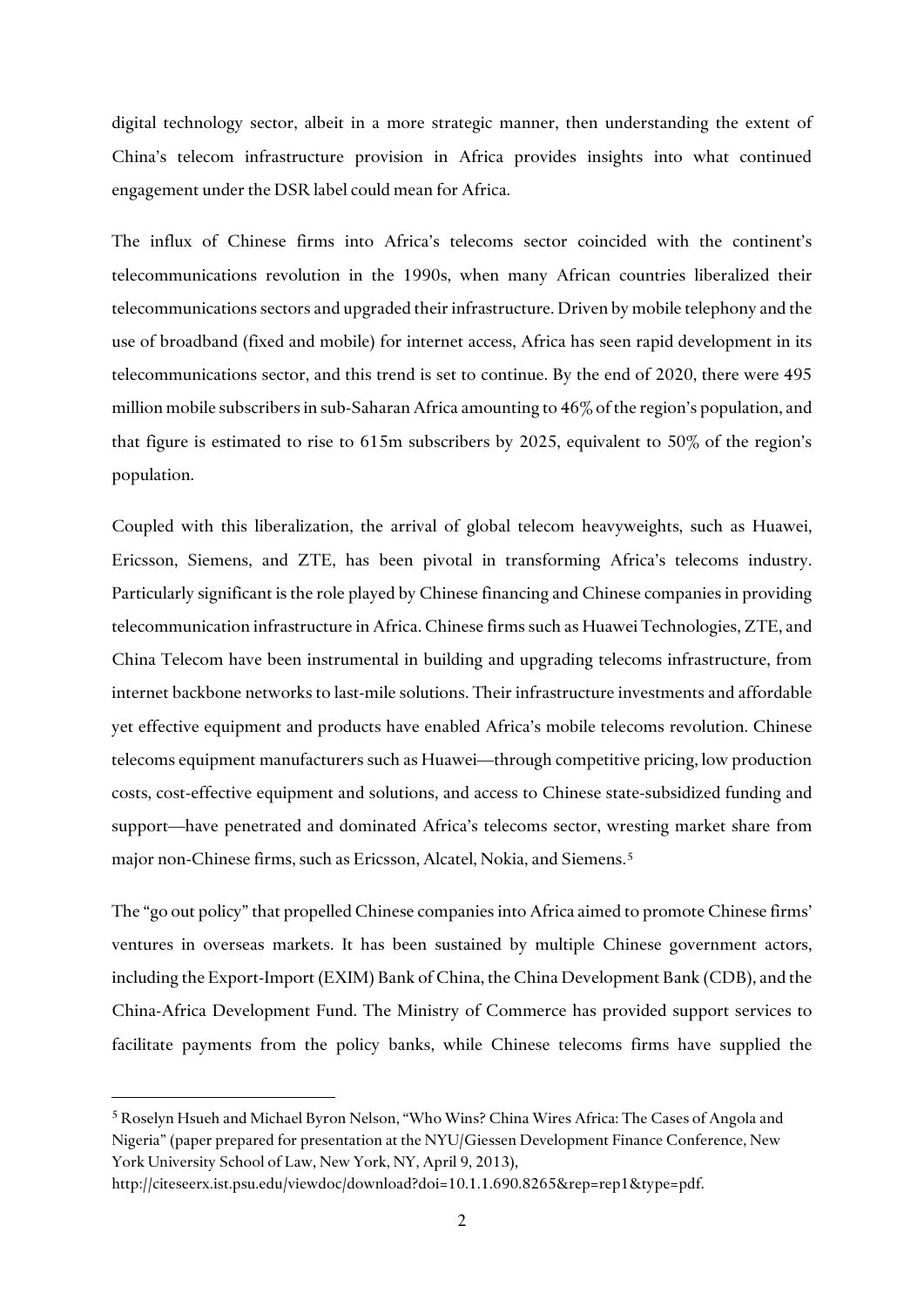equipment and implemented the projects with host African governments.<sup>[6](#page-2-0)</sup> The table below lists selected Chinese-financed and -led telecoms infrastructure projects in Africa from 2010–2020[.7](#page-2-1)

| Country         | Project                                                                                      | Financier | Borrower                  | Implementation | Amount   | year |
|-----------------|----------------------------------------------------------------------------------------------|-----------|---------------------------|----------------|----------|------|
| Tanzania        | National ICT Broadband Backbone (NICTBB) Phase<br>П                                          | Exim bank | Tanzanian government      | CITCC. Huawei  | \$100m   | 2010 |
| Cameroon        | National broadband Network Phase I: 4G mobile<br>broadband (LTE)                             | Exim bank | Cameroonian Government    | Huawei         | \$168m   | 2011 |
| Kenya           | National Optic Fibre Backbone Infrastructure<br>(NOFBI), Phase II: E-government              | Exim bank | Kenyan Government         | Huawei         | \$71m    | 2012 |
| Nigeria         | Galaxy Backbone project for National Security<br>development system                          | Exim bank | Nigerian Government       | Huawei         | \$100m   | 2012 |
| Ethiopia        | Telecom Transformation and Expansion (4G network<br>and mobile expansion) 6 Circles - ZTE    | Exim bank | Ethiopian Government      | <b>ZTE</b>     | \$300m   | 2013 |
| Ethiopia        | Telecom Transformation and Expansion (4G network<br>and mobile expansion) 7 Circles - Huawei | Exim Bank | Ethiopian Government      | Huawei         | \$800m   | 2013 |
| Tanzania        | National ICT Broadband Backbone (NICTBB) Phase<br>Ш                                          | Exim Bank | Tanzanian government      | CITCC, Huawei  | \$94m    | 2013 |
| Nigeria         | National Information Communication Technology<br>Infrastructure Backbone (NICTIB), Phase I   | Exim Bank | Nigerian Government       | Huawei         | \$100m   | 2013 |
| Guinea          | National Backbone fibre optics                                                               | Exim bank | Guinean Government        | Huawei         | \$214.2m | 2014 |
| Cameroon        | National Telecommunications Broadband Network<br>Project Phase II                            | Exim bank | Cameroonian Government    | Huawei         | \$337m   | 2015 |
| Ivory<br>Coast  | Abidjan Video Surveillance Platform                                                          | Exim Bank | Ivory coast government    | Huawei         | \$56.7m  | 2016 |
| Cameroon        | South Atlantic Inter Link (SAIL)                                                             | Exim Bank | Cameroonian government    | Huawei         | \$85m    | 2017 |
| Nigeria         | National Information Communication Technology<br>Infrastructure Backbone (NICTIB), Phase II  | Exim bank | Nigerian government       | Huawei         | \$334m   | 2018 |
| Sierra<br>Leone | Fibre Optic Backbone Network Phase II                                                        | Exim Bank | Sierra Leonean government | Huawei         | \$30m    | 2019 |

List of selected Chinese financed and led telecom infrastructure projects in Africa 2010-2020

Decades on from their expansion into the African market, Chinese technology companies permeate almost all layers of Africa's telecommunications technologies, from undersea cables, satellites, and backbone infrastructure to applications and platforms for individual consumers (Figure 1). This dominance draws African countries further into China's technological sphere of influence.

https://www.americanprogress.org/issues/security/reports/2020/10/14/491476/solution-huawei-

**.** 

challenge/. Chinese Loans to Africa Database, China Africa Research Initiative, Johns Hopkins School of Advanced International Studies and Boston University Global Development Policy Center, https://chinaafricaloandata.bu.edu/.

<span id="page-2-0"></span><sup>6</sup> D. Cisse, "Going Global in Growth Markets—Chinese Investments in Telecommunications in Africa" (policy brief, Centre for Chinese Studies, Stellenbosch, South Africa, April 2012).

<span id="page-2-1"></span><sup>7</sup> Data were compiled from the following sources: Melanie Hart and Jordan Link, "There Is a Solution to the Huawei Challenge," Centre for American Progress, October 14, 2020,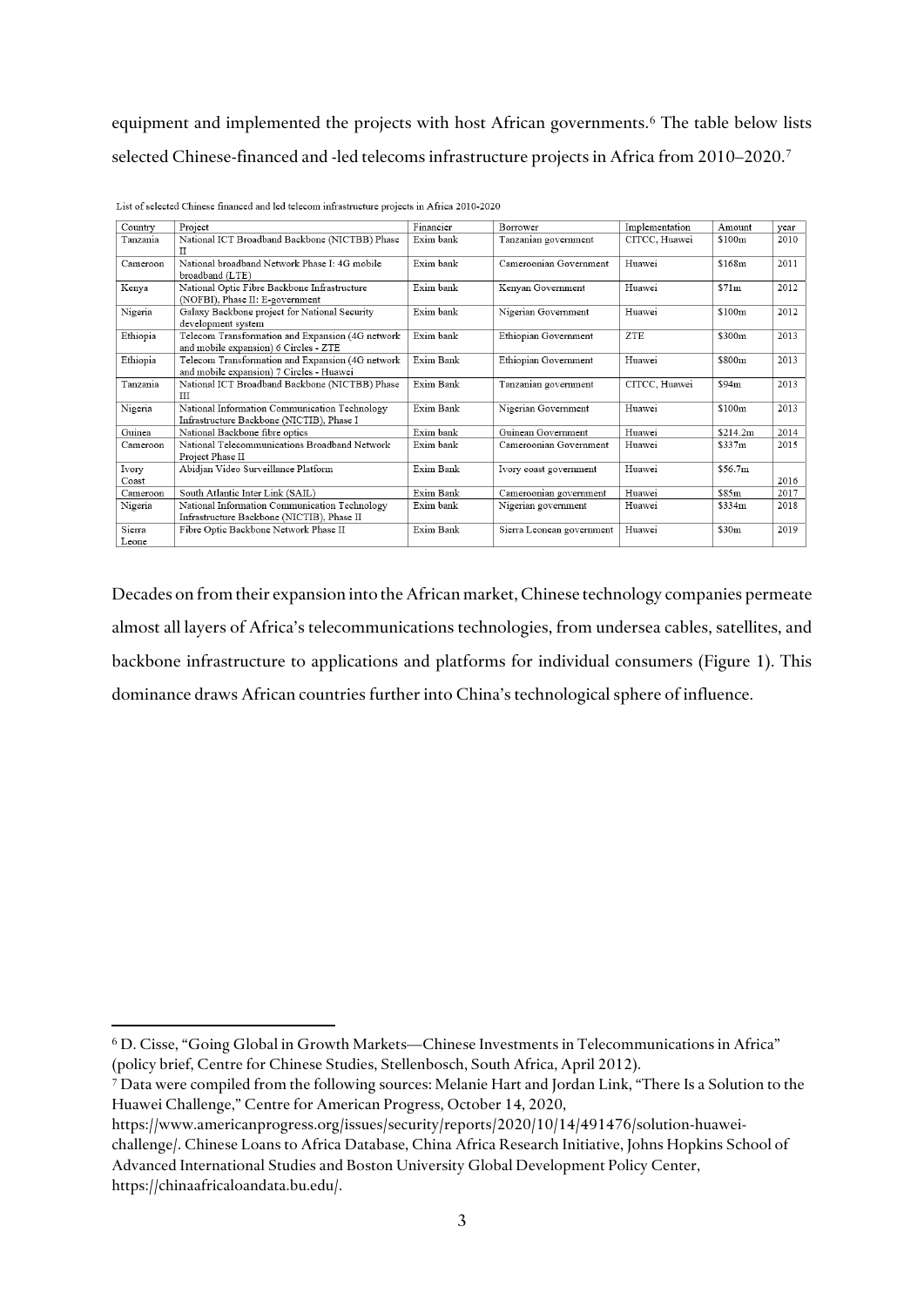### Figure 1: China in Africa's telecom technology stack



#### **Implications**

 $\overline{a}$ 

## **The Impact of the DSR on Chinese firms' presence in Africa**

By building core telecoms network infrastructure in many African countries, companies such as Huawei and ZTE have positioned themselves to win subsequent network upgrade contracts and provide complementary services in the contracting countries.<sup>[8](#page-3-0)</sup> In Tanzania, for example, China International Telecommunication Construction Corporation (CITCC), the Chinese company contracted to deploy the national ICT broadband backbone (NICTBB), constructed it to be

<span id="page-3-0"></span><sup>8</sup> "China's Telecommunication Footprint," in *China in Africa—A Strategic Overview*, IDE-JETRO Report, 2009, https://www.ide.go.jp/English/Data/Africa\_file/Manualreport/cia\_09.html.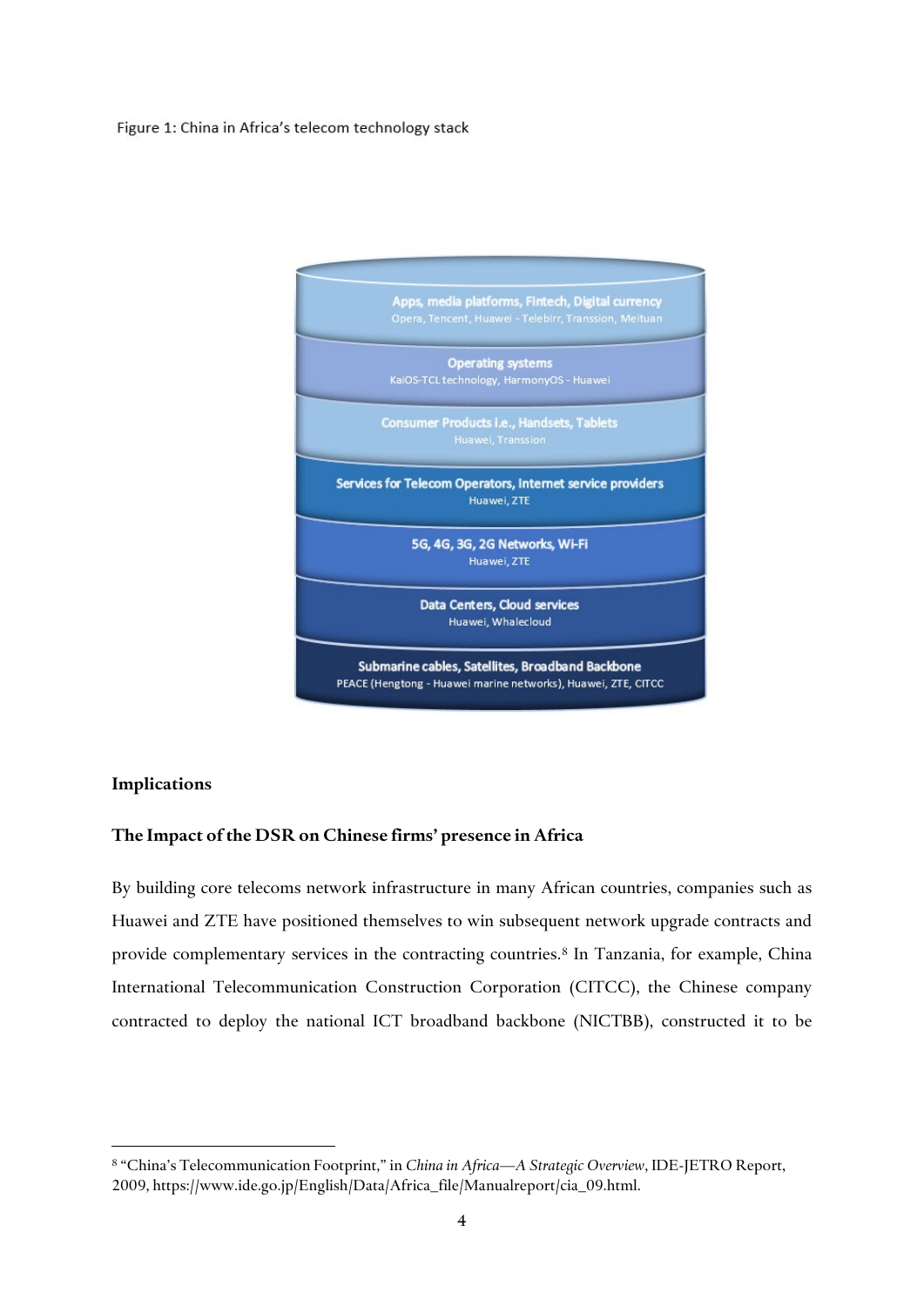compatible only with Huawei routers.<sup>[9](#page-4-0)</sup> Such practices further entrench Chinese technological standards in African countries and afford a competitive advantage to Chinese firms, in this case Huawei, in subsequent bids to construct or upgrade telecoms infrastructure. Access to state financing support via China's EXIM bank gave CITCC, the implementing company of the NICTBB project, an "entry ticket" into Tanzania, as the NICTBB was its first and largest project in the country. [10](#page-4-1) Undoubtedly, state backing and the scope of the DSR will further consolidate the presence of Chinese firms, such as Huawei, in the region.

The continued provision of telecoms infrastructure in Africa—whether as financier, builder, owner, or operator—further advances China's broader goals related to the BRI and DSR. Through Beijing's economic interaction with Africa over the past two decades, Chinese enterprises had already made inroads into Africa's ICT sectors, and continued provision of ICT infrastructure provides further opportunity to expand and maintain their dominance in Africa. With the DSR, Chinese enterprises in the telecommunications sector can expand and scale up operations in the global south, and this has been noted as one of the driving forces of the DSR.[11](#page-4-2) Companies such as Huawei, ZTE, China Telecom, and China Mobile all stand to benefit greatly from the DSR advancing their corporate interests along with the state's as they facilitate the construction of data centers, submarine cables that are being laid alongside the physical BRI projects in transport and energy sectors, and other projects. State support and financing enables Chinese enterprises to meet not only the telecommunications infrastructure needs of African countries but also their financing needs, enabling Chinese firms to pursue their corporate interests, African countries to meet their needs for infrastructure and associated financing, and the Chinese state to achieve its strategic goal of strengthening its engagement in the region while advancing its ascent to global ICT leadership.

The EXIM bank model of financing that enables the use of Chinese suppliers and equipment creates further inroads for Chinese tech firms' dominance in African countries, which arguably allows them to set the standards and norms in multiple technology sectors. An assessment of Huawei's access to

<span id="page-4-0"></span><sup>9</sup> Veda Vaidyanathan and Jumanne Gomera, "Power and Communication Infrastructure in China's Infrastructure Development," in *Africa: An Examination of Projects in Tanzania and Kenya*, ed. Veda Vaidyanathan (Delhi: Institute of Chinese Studies, 2019).

<span id="page-4-1"></span><sup>10</sup> Huib Huyse Makundi and Patrick Develtere, "Cooperation between China and Tanzania on ICT: Fish, Fishing Tackle or Fishing Skills?" *Journal of Chinese Economic and Business Studies* 14, no. 2 (2016): 129–149, doi: 10.1080/14765284.2016.1174459.

<span id="page-4-2"></span><sup>11</sup> Jorge Malena, *The Extension of the Digital Silk Road to Latin America: Advantages and Potential Risks*  (Council on Foreign Relations, CEBRI Brazilian Centre for International Relations).

https://www.cfr.org/blog/extension-digital-silk-road-latin-america-advantages-and-potential-risks.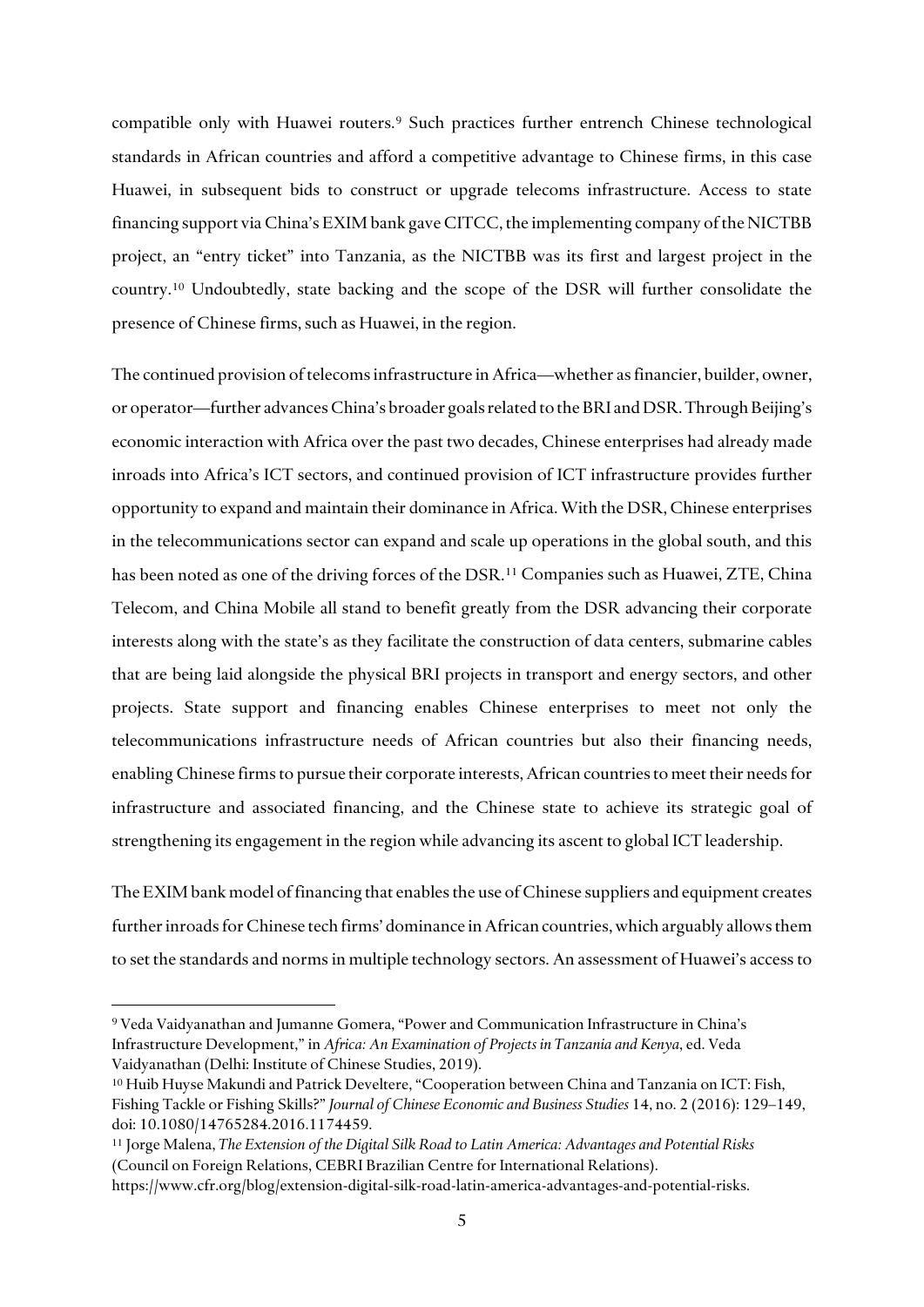state funding concludes that the Chinese company leverages state financial support to underbid its competitors.[12](#page-5-0) The study notes that "iron triangle loans" to Huawei's customers (i.e., loans provided by Chinese state-owned banks, namely, the CDB and the EXIM bank) give Huawei an advantage in bidding, as its competitors struggle to compete with the state-subsidized financing that benefits Huawei's customers.[13](#page-5-1) These loans are granted at relatively low interest rates and terms that commercial banks often cannot match. The attractive financing enables Huawei's customers to embark on projects without expending their cash reserves. Uptake of the so-called iron triangle loans is highest in Africa, where governments and their state-owned enterprises across 24 countries have taken up to an estimated 57 loans totaling US\$4.7 billion to fund Huawei-implemented telecoms infrastructure projects in their countries, with Ethiopia receiving one of the largest telecoms investments from China.[14](#page-5-2)

Although Huawei has suffered setbacks globally as a result of U.S. sanctions and a campaign to block its access to global markets for 5G network infrastructure, the firm is still set to take center stage in the rollout of the technology in Africa. Countries including Kenya, South Africa, and Lesotho have contracted with Huawei to provide their 5G networks. With Chinese tech giants such as Huawei, ZTE, Tencent, Alibaba, Baidu, China Telecom, and China Mobile providing tech solutions in developing countries, they are increasingly involved in and, in some cases, driving technological development in these countries, setting the stage for dependence on Chinese technology systems and providing an opportunity to set technological standards.

There is also a supply-and-demand logic to China's dominance in Africa's telecoms sector. China is an eager partner to Africa, as it clearly wants to expand opportunities for its firms' global operations and acquisition of new markets and technology, especially as some Chinese companies are losing access to developed markets like Australia, the United States, and the United Kingdom. For their part, African countries need financing and expertise to develop their telecoms sectors and infrastructure, but, beyond China, the supply has been limited, so they have turned to China as a willing partner. In the case of Tanzania's NICTBB, the country made proposals to several donor agencies, including the World Bank, but China was the only willing financier of the project to

<span id="page-5-0"></span><sup>12</sup> Melanie Hart and Jordan Link, "There Is a Solution," 10.

<span id="page-5-1"></span><sup>13</sup> Melanie Hart and Jordan Link, "There Is a Solution," 10.

<span id="page-5-2"></span><sup>14</sup> Melanie Hart and Jordan Link, "There Is a Solution," 11.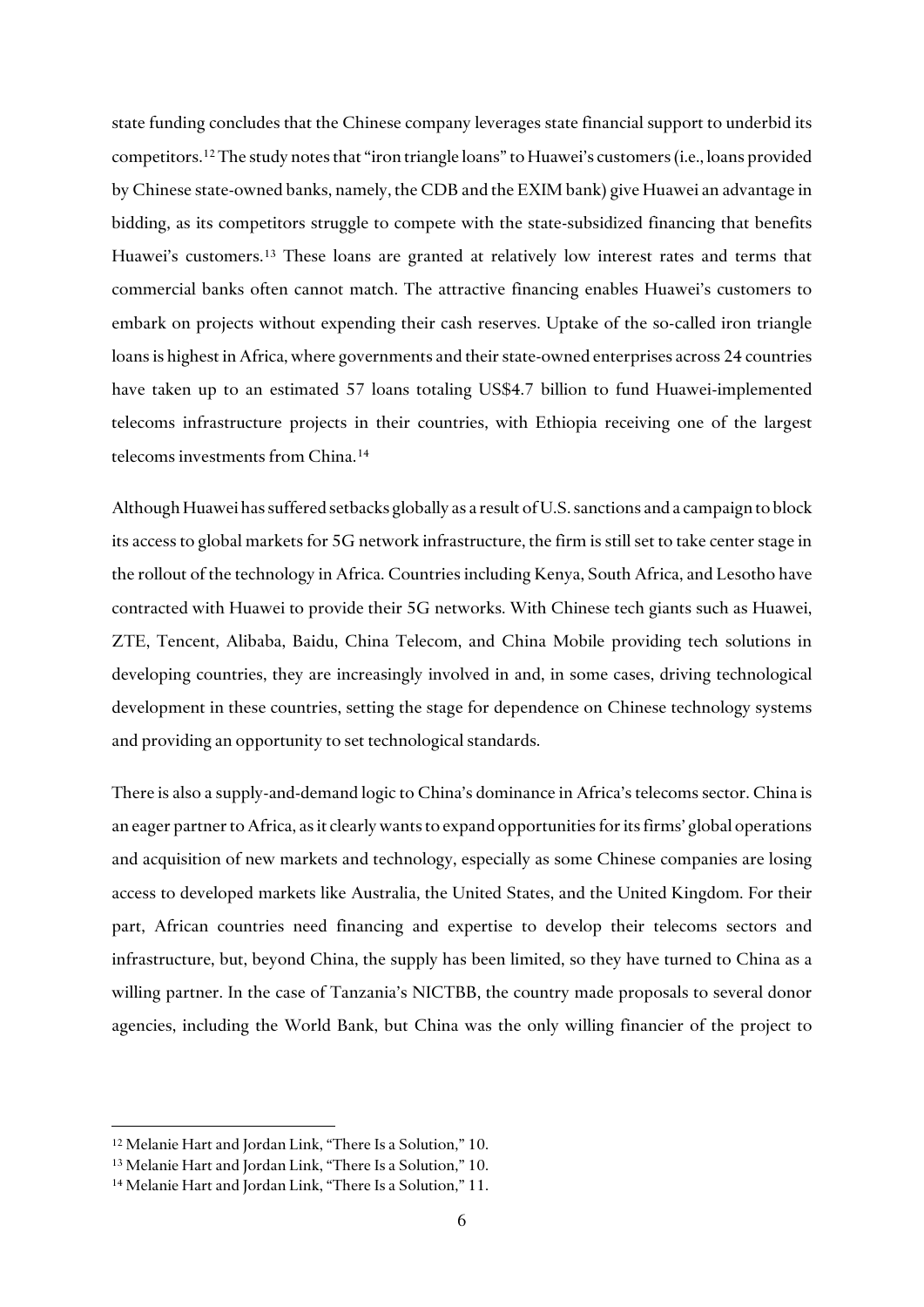develop a critical broadband backbone to significantly improve connectivity in Tanzania and the East Africa region[.15](#page-6-0)

A recent assessment asserts that China's export finance model is changing the norm, as contracting countries now view the availability of government-backed financing as an important component in bid evaluation.<sup>[16](#page-6-1)</sup> Furthermore, China's EXIM bank financing model is forcing other countries' export credit agencies to defensively change their policies to maintain access to large global markets.[17](#page-6-2) As in other infrastructure sectors, this practice has long-term implications for other foreign technology firms and their respective industries.

BRI projects and, by extension, DSR projects are largely driven by government-to-government initiatives and backed by concessional lending agreements that favor Chinese contractors, which undoubtedly advantages Chinese firms (although these practices are by no means exclusive to China). Additionally, it has been noted that opaque procurement processes in BRI projects preclude the participation of foreign firms;<sup>[18](#page-6-3)</sup> a recent study notes that over  $60\%$  of Chinese-funded projects under the BRI have been awarded to Chinese firms. Because the implementation of projects under the BRI and, by extension, the DSR is tied to Chinese contractors and conducted via a largely closed bidding process, Chinese companies, such as Huawei, benefit immensely and further cement their dominance in Africa. This does not completely prevent the participation of local firms, whose knowledge of the local context and connections to local administrative authorities are advantageous, but the disparity in technological capacity between Chinese and local firms in Africa essentially keeps the latter from participating at the higher end of the value chain, where they cannot compete with Chinese firms.

### **Security implications of Chinese technology provision in Africa**

The clear ties of many Chinese companies to the Chinese government have been a source of concern for many policymakers—particularly the implications of these links for cybersecurity and physical security. For example, the U.S. government has repeatedly claimed that Huawei is an extension of the Chinese Communist Party and can use its equipment to collect intelligence, steal intellectual

<span id="page-6-0"></span><sup>15</sup> Huib Huyse Makundi and Patrick Develtere, "Cooperation between China and Tanzania," 137.

<span id="page-6-1"></span><sup>&</sup>lt;sup>16</sup> U.S. Export-Import Bank, *Report to the U.S. Congress on Global Export Credit Competition* (June 2019), ii.

<span id="page-6-2"></span><sup>17</sup> U.S. Export-Import Bank, *Report to the U.S. Congress*, ii, 6.

<span id="page-6-3"></span><sup>18</sup> Economist Intelligence Unit, "Participation of Foreign Firms in the BRI," June 19, 2018, https://www.business.hsbc.com/belt-and-road/participation-of-foreign-firms-in-the-bri.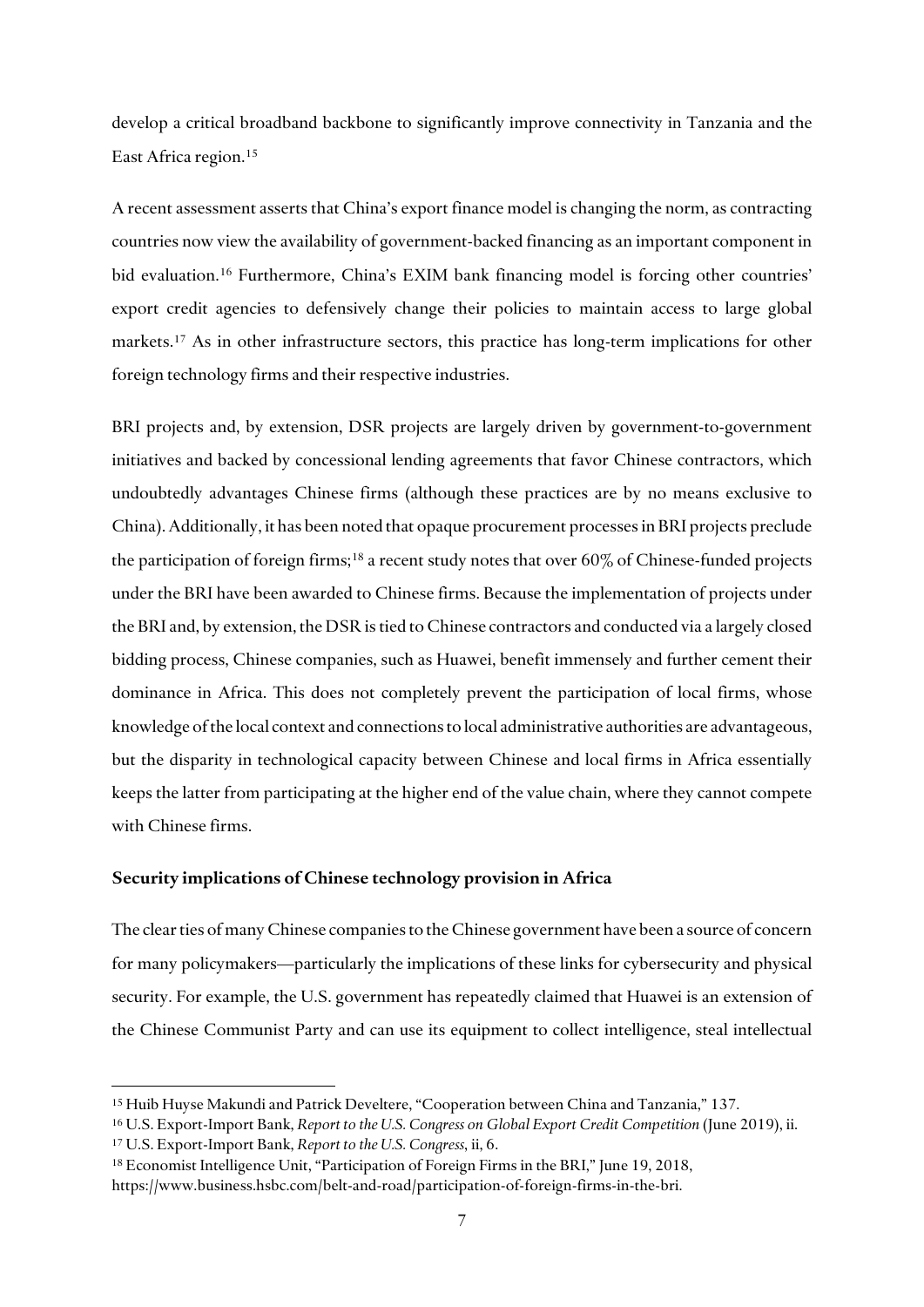property, and monitor critics on behalf of the Chinese government.[19](#page-7-0) Despite being a private company, Huawei, because of its ties to the Chinese government evidenced in its access to state financial support and its ownership model,<sup>[20](#page-7-1)</sup> has been subject to outright bans on bidding for contracts in some developed states, including the United States, Canada, and Australia. Similarly, countries such as France, Germany, Japan, and the United Kingdom have sought to limit their local network operators' future engagement with Huawei based on the possibility of cybersecurity breaches and concerns about Huawei's links to Beijing. These concerns have not drawn similar reactions from most African governments, despite allegations of China's hacking into computers at the African Union's headquarters in 2018.[21](#page-7-2) Rather, African countries are pragmatic in their approach, placing access to infrastructure above security risks as they continue to partner with Chinese firms such as Huawei on ICT development projects. For example, the Ivorian government in October 2020 partnered with Huawei in designing its national digital economy strategy, further engaging the Chinese firm to assist with its broadband development strategy.<sup>[22](#page-7-3)</sup>

Further investment in technology infrastructure or DSR-related projects in Africa has the potential to enhance digital connectivity on the continent. Digital technology infrastructure can help African countries achieve the goal of universal access, participate in the global digital economy, catalyze the growth of small and medium enterprises in the digital space, improve productivity and services in various sectors (including agriculture and finance), and enhance the provision of health care, disaster management, and logistics. Chinese provision of digital infrastructures and solutions such as the Smart City and Safe City initiatives promise bundled solutions to address a wide range of issues from terrorism to crime to e-government gaps. An example is the recently announced Chinese-funded 'Smart Burkina' project which consists of the installation of fiber optic network cables to enhance digital connectivity and facilitate e-government as well as the installation of a

<span id="page-7-1"></span><sup>20</sup> Henry Tugendhat and Julia Voo, "China's Digital Silk Road in Africa and the Future of Internet Governance," Working Paper No. 2021/50, China Africa Research Initiative, School of Advanced International Studies, Johns Hopkins University, Washington, DC. Retrieved from http://www.saiscari.org/publications. Balding, Christopher and Clarke, Donald C., Who Owns Huawei? (April 17, 2019). Available at SSRN: https://ssrn.com/abstract=3372669 or http://dx.doi.org/10.2139/ssrn.3372669 <sup>21</sup> Ghalia Kadiri and Joan Tilouine, "A Addis-Abeba, le siège de l'Union africaine espionné par Pékin," *Le Monde*, January 26, 2018, https://www.lemonde.fr/afrique/article/2018/01/26/a-addis-abeba-le-siege-de-l-

<span id="page-7-2"></span>union-africaine-espionne-par-les-chinois\_5247521\_3212.html.

<span id="page-7-0"></span><sup>19</sup> David Sacks, "China's Huawei Is Winning the 5G Race. Here's What the United States Should Do to Respond" (blog), Council on Foreign Relations, March 29, 2021, https://www.cfr.org/blog/china-huawei-5g.

<span id="page-7-3"></span><sup>22</sup> Otiato Opali, "Côte d'Ivoire strengthens ICT sector with Huawei" *China Daily*, October 13, 2020, https://www.chinadaily.com.cn/a/202010/13/WS5f84f183a31024ad0ba7e397.html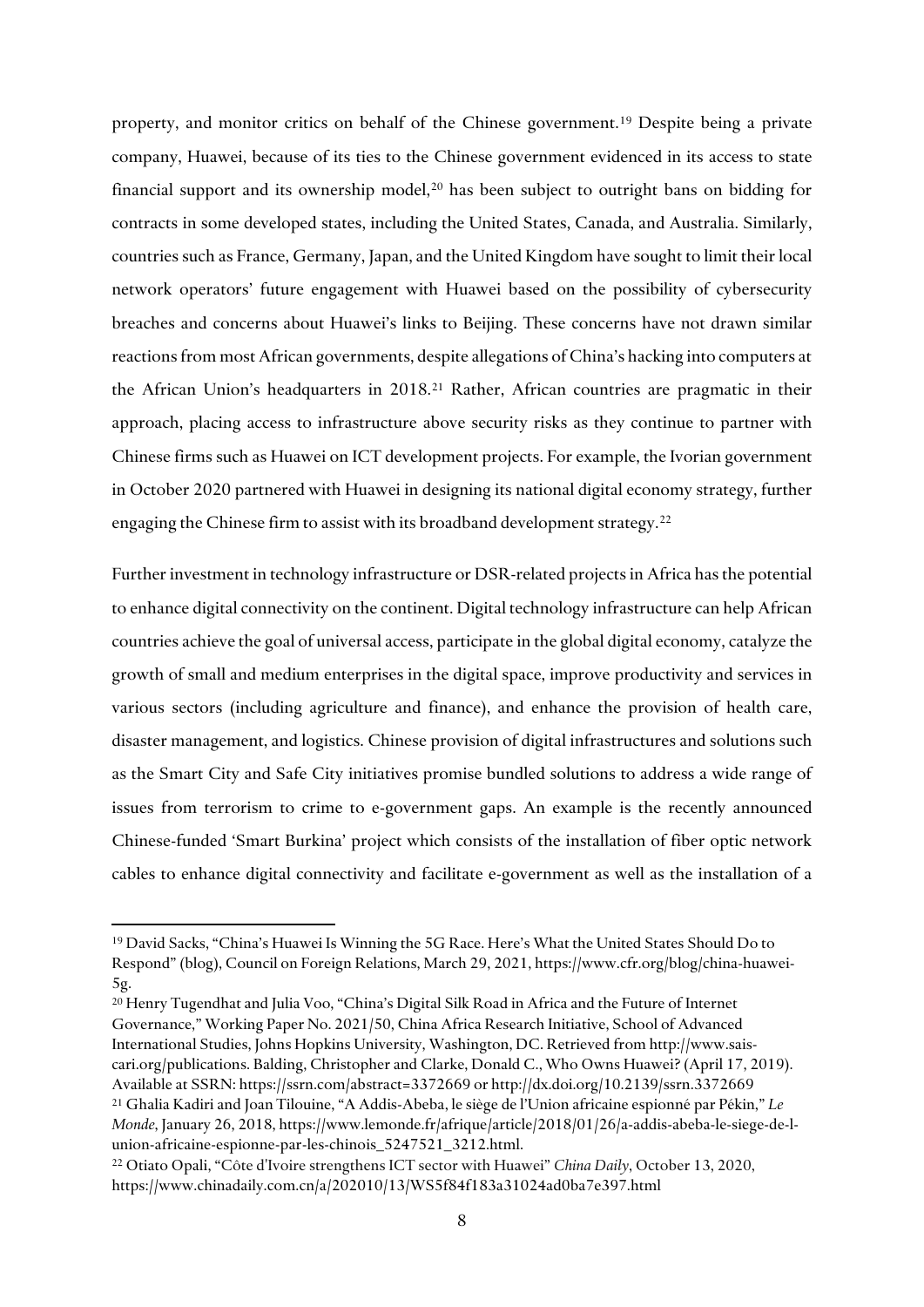surveillance system to address insecurity and crime amidst a terrorist insurgency in Burkina Faso.<sup>[23](#page-8-0)</sup> The provision of digital infrastructure will enable African countries to exploit the opportunities that digital technologies provide to enhance economic growth; for many countries, it also represents an opportunity to diversify their economy away from dependence on resources such as oil and gas. However, the use of such surveillance technologies should be governed and subject to oversight mechanisms in order to mitigate the risks of using such technologies beyond addressing crime and terrorism to purposes that restrict civil liberties and undermine democratic processes.

A lack of support from other major donors in the development of critical ICT infrastructure in Africa can be said to have opened the door for Beijing's taking the leading role in developing such infrastructure on the continent. The availability of financing from China's EXIM bank and the competitive pricing for high-quality products offered by Chinese companies such as Huawei (in comparison to counterparts such as Ericsson, Alcatel, and Cisco) further entice African governments and ensure that they continue to work with Chinese technology firms. Many African countries still lack basic telecommunication infrastructure or need to upgrade their infrastructure to ensure better connectivity and broadband penetration, so they welcome Chinese companies such as Huawei despite concerns about security risks, which do not resonate as strongly in Africa. In the absence of low-cost and viable alternatives, African governments prioritize access to cost-effective, high-quality telecom equipment and infrastructure above security risks; as a Foreign Policy report headline puts it, 'for Africa, Chinese-Built internet is better than no internet at all'.<sup>[24](#page-8-1)</sup>

# **The DSR's impact on Africa's digital landscapes, privacy, and broader internet governance**

The development of scientific capacity in participating developing countries is an integral component of the BRI, [25](#page-8-2) through which the local private sector benefits from capital inflows as well as Chinese tech expertise. At the same time, those countries increasingly depend on China in certain strategic sectors.Chinese companies gain access to massive amounts of metadata that will give them

<span id="page-8-0"></span><sup>23</sup> Fatma Bendhaou, "Burkina Faso: Launch of the Smart Burkina Project to fight against Insecurity and Crime – Funded by a chinese loan," *Anadolu Agency*, July 8, 2021,

https://www.aa.com.tr/fr/afrique/burkina-faso-lancement-du-projet-smart-burkina-pour-lutter-contrelins%C3%A9curit%C3%A9-et-la-criminalit%C3%A9/2298255

<span id="page-8-1"></span><sup>24</sup> Amy Mackinnon, "For Africa, Chinese Internet is better than no Internet at all", *Foreign Policy,* March 19, 2019, https://foreignpolicy.com/2019/03/19/for-africa-chinese-built-internet-is-better-than-no-internet-atall/

<span id="page-8-2"></span><sup>25</sup> C. Bai, "Road to Innovation," *Bulletin of Chinese Academy of Sciences* 32, no. 3 (2018): 130–131.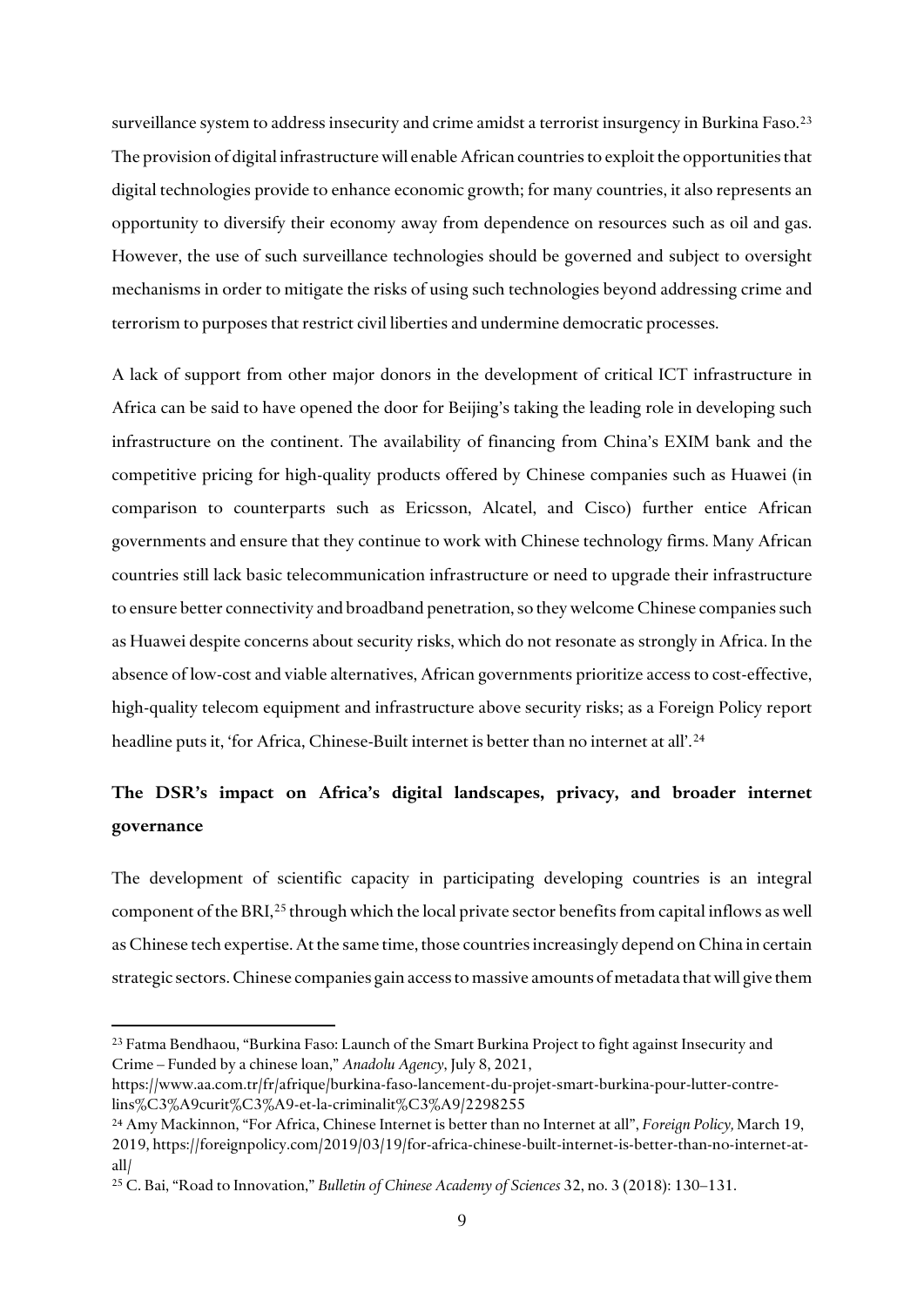a further advantage in better tailoring their products and services to consumers, allowing them to gain influence to shape developments and, potentially, policies in these markets. Furthermore, the possibility that such data could be passed on to African states with authoritarian tendencies to subvert democratic processes or control citizens is also a concern. Take, for instance, the cases of Zambia and Uganda where, according to a Wall Street Journal report, Huawei employees allegedly aided government officials to spy on political opposition members.[26](#page-9-0) Thus, the implications of reliance on Chinese technology abound.

Chinese technological exports to Africa comprise a wide range of products and services, including, but not limited to, telecom network infrastructures, surveillance, smart city infrastructures, data centers, digital partnerships with higher education institutions, R&D and innovation labs, and capacity development. China's digital technology exports can be used for various purposes that benefit African economies, such as enhancing connectivity and enabling participation in the global digital economy, as well as for purposes that undermine democracy and restrict civil liberties. The motives for the procurement and deployment of digital technology from China by democratic African countries that have active civil society organizations and whose governments respect the rule of law—such as Ghana, Botswana, and Mauritius—may differ and have different implications than those of African states with authoritarian tendencies, where such technologies could be utilized to curtail political opposition and civil society.

China's dominant involvement in Africa's telecommunications landscape has raised concerns that the importation of its technology into Africa could lead to African countries' adopting Chinese internet and technology governance norms. These concerns stem from the Chinese government's own practice of internet control, censorship, and its advocacy in the UN forum for closed, statebased internet sovereignty and technology governance.

Widespread access to the internet and mobile phones can be an important tool for opposition and civil-society political groups in advancing democracy and human rights. Far from being unmitigated positives, however, the internet and mobile telecommunications also can be used and controlled to undermine democracy and civil liberties. Regimes with authoritarian/autocratic tendencies—Egypt under Mubarak, Ethiopia, Zambia, and Uganda—have restricted internet connectivity, blocked

<span id="page-9-0"></span><sup>26</sup> Joe Parkinson, Nicholas Bariyo and Josh Chin, "Huawei's Technicians helped African Governments spy on Political Opponents", *Wall Street Journal*, August 15, 2019, https://www.wsj.com/articles/huaweitechnicians-helped-african-governments-spy-on-political-opponents-11565793017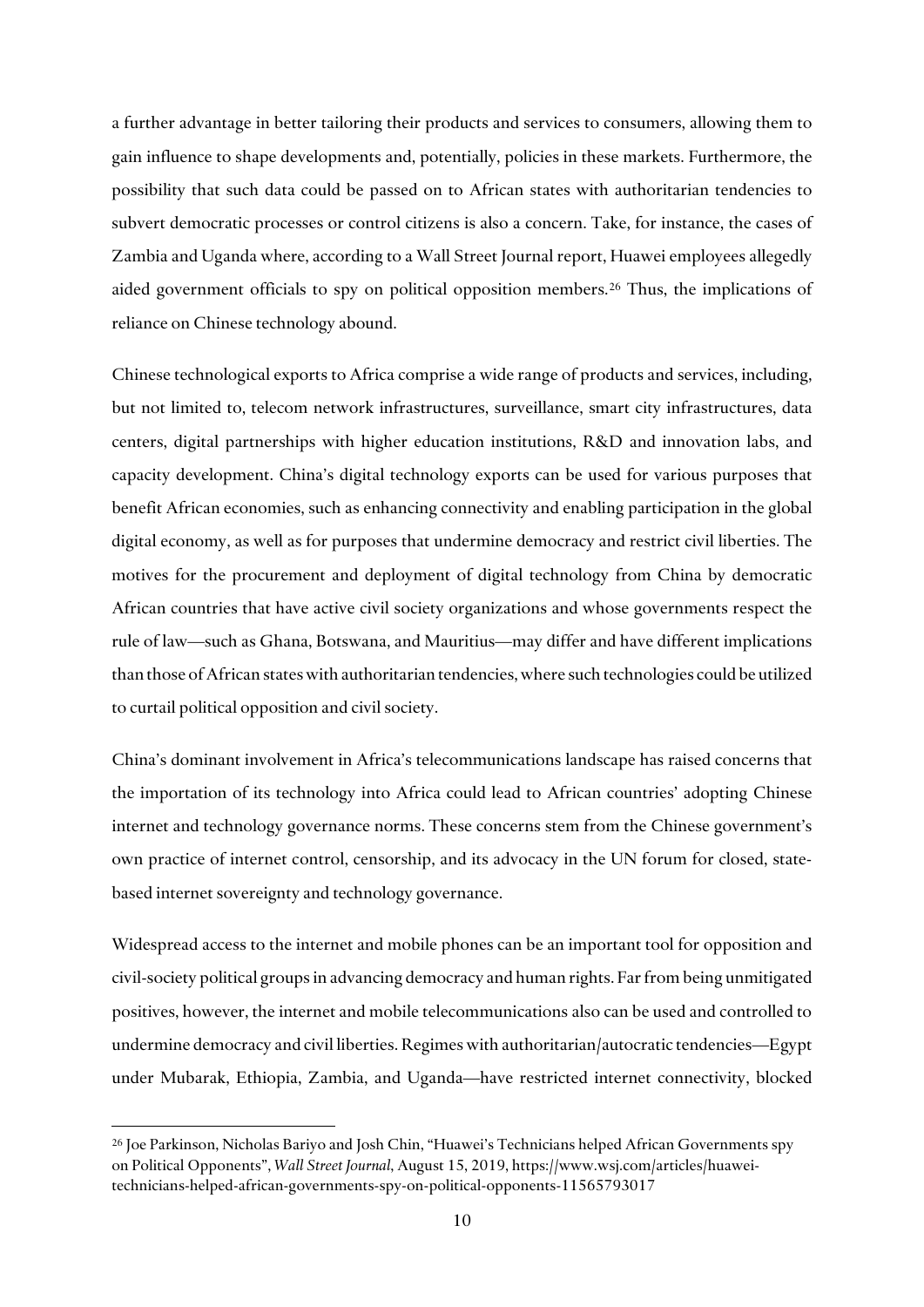social media, censored, and monitored the flow of information among their citizens and between their citizens and the outside world in the hope of containing potential forces of political opposition.[27](#page-10-0)

On the one hand, the Chinese provision of telecoms infrastructure could be said to have fostered citizen participation, as its network technologies in Africa have enhanced connectivity, which has helped citizens coordinate and share information for collective action, such as protests and demonstrations. Existing studies support this conclusion, as places with better mobile connectivity are more likely to experience protests.[28](#page-10-1) On the other hand, services and technologies procured from Chinese firms have been used to suppress collective action, protests, and opposition movements against the government in Ethiopia, Uganda, and Zambia.

Two points merit attention in assessing the implications of continued Chinese provision of technology infrastructure for privacy and broader internet governance in Africa. First, China has no monopoly on supplying technology and services that undermine democracy and suppress civil liberties in Africa, as seen in Ethiopia, where technologies of surveillance and censorship have reportedly been supplied to the Ethiopian government by European as well as Chinese firms. [29](#page-10-2) These technologies have been used to limit access to information, curtail freedom of expression and association, and suppress political opposition. Seeing that the behavior of Chinese companies in host African countries is not altogether different from that of their Western counterparts from liberal democracies, it is an open question to what extent Chinese private companies are actively promoting the interests of the Chinese government as opposed to their own corporate interests in maximizing profit and competing in those markets.

<span id="page-10-0"></span><sup>27</sup> Christopher Rhoads and Geoffrey A. Fowler, "Egypt shuts down internet, cellphone services", *Wall Street Journal,* January 29, 2011,

https://www.wsj.com/articles/SB10001424052748703956604576110453371369740; Will Brown,

<sup>&</sup>quot;Ethiopia's civil war: 'We left them to die in their hospital beds. I don't know how I will face God,'" Telegraph, November 21, 2020, https://www.telegraph.co.uk/news/2020/11/21/left-die-hospital-beds-

dont-know-will-face-god/; Freedom on the Net 2021, Uganda,

https://freedomhouse.org/country/uganda/freedom-net/2021

<span id="page-10-1"></span><sup>28</sup> Francesco Lacoella et al., "Chinese Official Finance and Political Participation in Africa," *European Economic Review* 136 (2021), 103741, https://doi.org/10.1016/j.euroecorev.2021.103741.

<span id="page-10-2"></span><sup>29</sup> Human Rights Watch, *"They Know Everything We Do": Telecom and Internet Surveillance in Ethiopia*, March 25, 2014, https://www.hrw.org/report/2014/03/25/they-know-everything-we-do/telecom-and-internetsurveillance-ethiopia.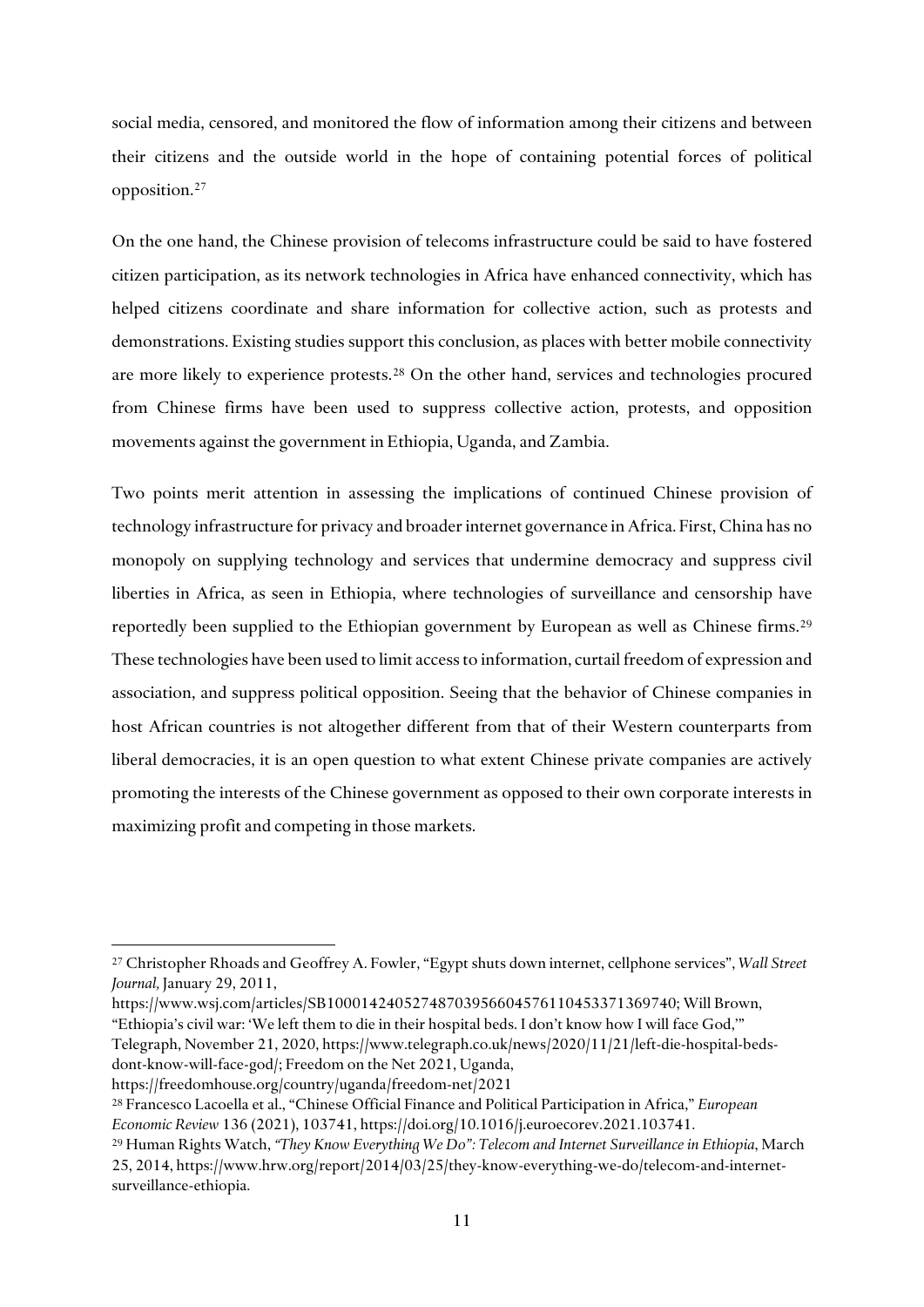Second, while on the one hand, China has not actively promoted inclusive information societies to African governments with authoritarian tendencies, on the other hand, it can hardly be said to have imposed its own model on those countries. Its current provision of ICT infrastructure in Africa has not discriminated between African states with authoritarian tendencies and those that are more democratic, indicating that its engagement in the sector, particularly as it relates to finance, serves more the diplomatic purpose of strengthening ties with key African partners than the strategic aim of imposing its own model of technology sovereignty.[30](#page-11-0) Although, a Freedom House report details a series of trainings offered to media elites and government officials of BRI-participating countries on "*new media or information management*," trainings it surmises are a medium for Beijing to cultivate a following of its internet policy model. [31](#page-11-1) The extent to which these trainings influence participating countries' policies on internet governance is however unclear.

Like its economic model, Beijing's version of internet governance norms appeals to some African governments that want to leverage ICT for economic development while retaining strict control of the internet and how it is used. For example, in response to the use of social media to organize and facilitate the #Endsars protests in October 2020, the Nigerian government proposed the regulation of social media (among other measures that essentially sought to suppress demonstrations and opposition to the government). [32](#page-11-2) Nigeria's Minister of Information, Culture, and Tourism, Lai Mohammed, called for a social media policy and the use of technology to dominate social media, citing China's censorship and regulation of social media and the internet as a model that could be adopted. He also mentioned the country's need to acquire such technologies to dominate social media and censor information.[33](#page-11-3) The Nigerian government's recent ban of Twitter and its reported consultation with the Cyberspace Administration of China (which oversees China's cybersecurity

<span id="page-11-0"></span><sup>30</sup> Iginio Gagliardone, "*The Impact of Chinese Tech Provision on Civil Liberties in Africa"*, South African Institute of International Affairs Policy Insights 99, December 2020, https://saiia.org.za/research/theimpact-of-chinese-tech-provision-on-civil-liberties-in-africa/.

<span id="page-11-1"></span><sup>31</sup> Adrian Shahbaz, "Freedom on the Net 2018. The Rise of Digital authoritarianism. Fake news, Data collection and the Challenge to Democracy". https://freedomhouse.org/report/freedom-net/2018/risedigital-authoritarianism

<span id="page-11-2"></span><sup>32</sup> Yomi Kazeem, "Nigerians Are Bracing for Another Government Attempt to Regulate Social Media after National Protests," *Quartz Africa*, November 3, 2020, https://qz.com/africa/1926334/endsars-nigeriangovernment-looks-to-regulate-social-media/; Human Rights Watch, Nigeria, "Punitive Financial Moves against Protesters," November 13, 2020, https://www.hrw.org/news/2020/11/13/nigeria-punitive-financialmoves-against-protesters.

<span id="page-11-3"></span><sup>33</sup> "#EndSARS: We need Technology to Regulate Social Media, Nigerian Government Says" Sahara Reporters, New York, October 27, 2020, http://saharareporters.com/2020/10/27/endsars-we-needtechnology-regulate-social-media-nigerian-government-says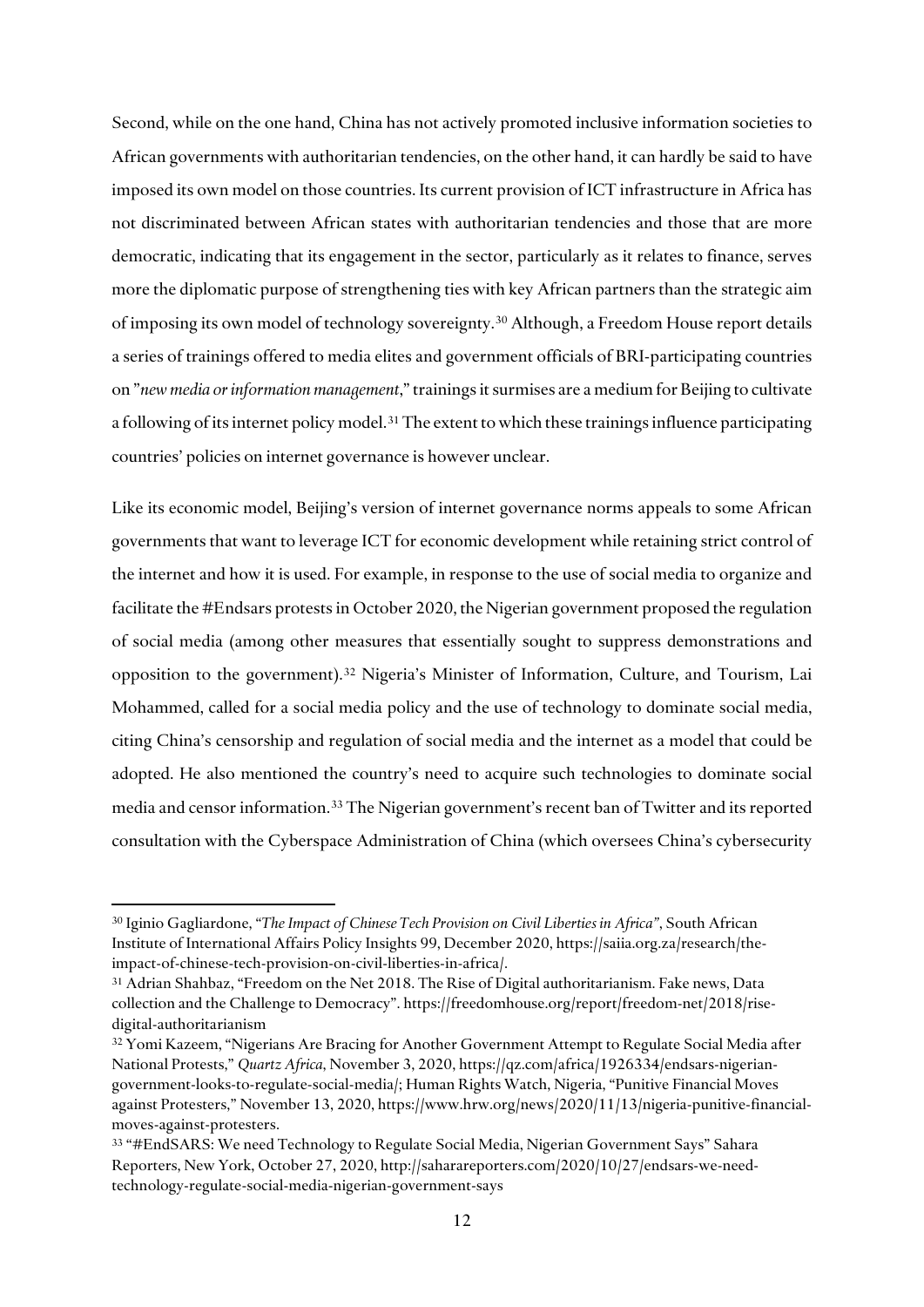and digital economy initiatives) regarding the implementation of a Chinese-style firewall further heighten concerns that the country intends to adopt China's model of internet governance.<sup>[34](#page-12-0)</sup> A recent Freedom House Freedom on the Net report on internet access, freedom of expression, and privacy issues notes that, of the 65 countries assessed, 26 had experienced overall declines in internet freedom, with the biggest declines in Africa found in Egypt, Kenya, and Nigeria. These developments validate concerns about African countries adopting China's model of internet sovereignty as the model is gaining traction in some African countries.

These African governments' demands for surveillance technologies and other technologies that raise concerns about encroachment on civil liberties is being met by companies willing to provide such equipment and services, regardless of the firms' countries of origin or ownership. Case in point is Ethiopia, where services and technologies offered by firms based in Italy, the United Kingdom, and Germany aided the Ethiopian government in censoring dissent and surveilling its political opponents.[35](#page-12-1) As such, home country governments of these firms, whether in China or elsewhere, should regulate the export of such technologies. One such export control measure is the Wassenaar arrangement. [36](#page-12-2) Unlike developed democracies such as the United States, United Kingdom, Germany, France, and Italy, who are members of the Wassenaar arrangement on export controls for conventional arms and dual use goods and technologies and can restrict exports of or apply pressure on their firms not to provide such technologies that limit civil liberties to other countries, that is not the case with China, as it is not a member to the arrangement. Arrangements such as the Wassenaar arrangement are indeed crucial but are only effective to the extent that they are complied with. The Wassenaar arrangement is currently not bound by a treaty and as such there are no formal mechanisms to enforce compliance.

Ultimately, while Chinese firms or firms from other developed democracies can provide digital technologies, how these technologies are deployed is largely up to the African governments. Civil society and government oversight mechanisms also have a role to play in how these technologies are utilized and their bearing on civil liberties. Active civil society can challenge the implementation

<span id="page-12-0"></span><sup>34</sup> Socrates Mbamalu, "Presidency Meets with China's Cyber Regulator to Build Nigerian Firewall," Foundation for Investigative Journalism, June 6, 2021, https://fij.ng/article/exclusive-presidency-meetswith-chinas-cyber-regulator-to-build-nigerian-internet-firewall/.

<span id="page-12-1"></span><sup>35</sup> Iginio Gargliardone, "Going beyond the stereotypes: China's digital Infrastructure in Africa", In FOCAC AT 21: Future trajectories of China-Africa relations, China Foresight, October 2021, LSE Ideas,

https://www.lse.ac.uk/ideas/Assets/Documents/reports/LSE-IDEAS-FOCAC-at-21.pdf

<span id="page-12-2"></span><sup>36</sup> Wassenaar Arrangement, https://www.wassenaar.org/